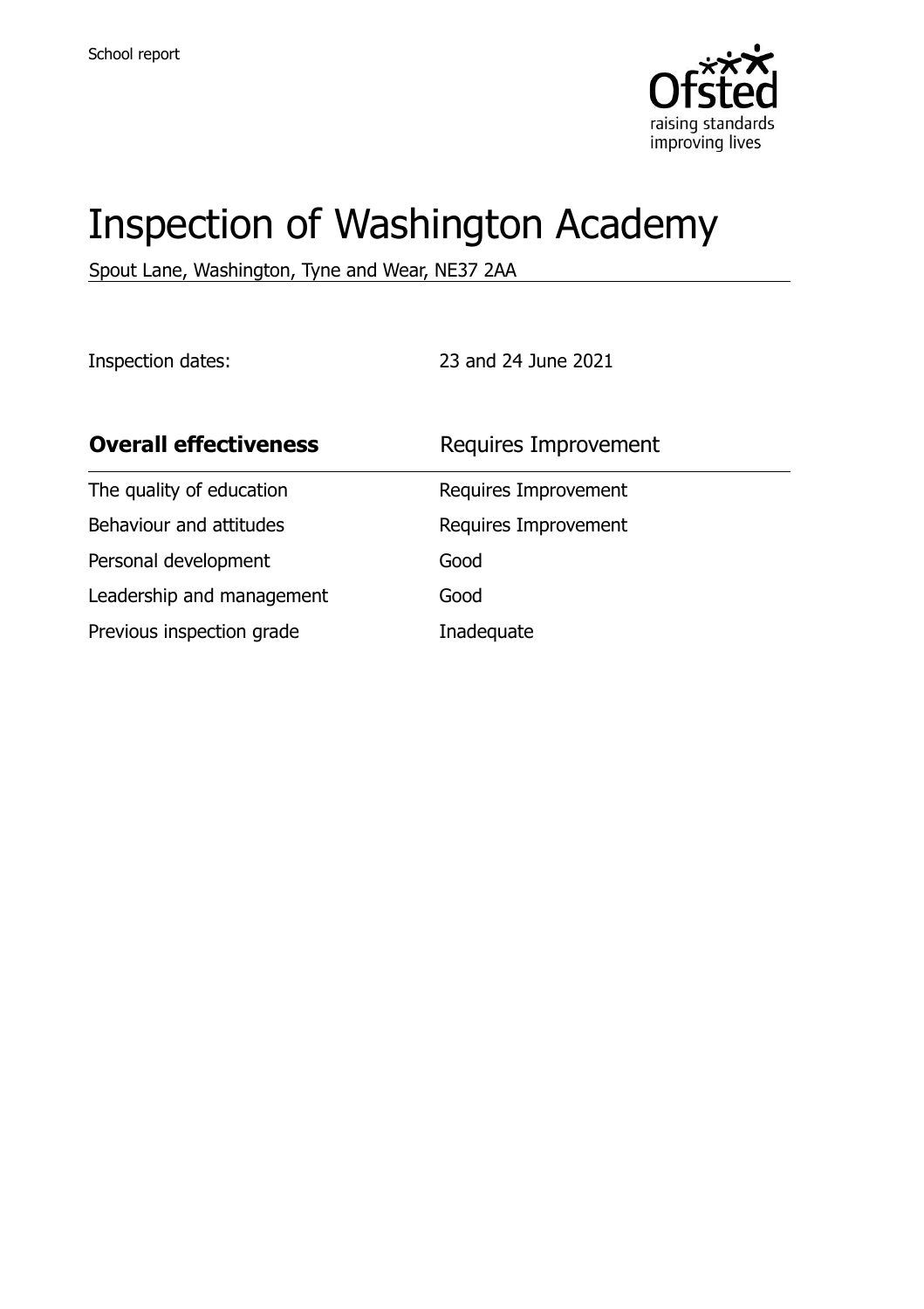

#### **What is it like to attend this school?**

Behaviour is improving at this school because leaders and teachers have raised their expectations of pupils. Leaders recognise that there is more to do to ensure that pupils comply fully with school policies and procedures. Now, in most lessons, pupils concentrate and follow teachers' instructions. Teachers challenge pupils when they do not. Most pupils spoken with say that they are not worried about bullying. They feel safe at school.

Quality of education requires improvement because, in some subjects, pupils cannot remember what they have learned well enough. For those pupils whose reading is below expectations for their age, the lack of phonics teaching means they cannot catch up quickly. Leaders have clear plans, which are underway, to support these pupils to catch up. Leaders have ensured that curriculum planning is happening and is beginning to be sequenced and ambitious for all pupils. Recent changes to assessment to check pupils' gaps in learning have not had time to take full effect.

Leaders have implemented a strong programme of personal development for pupils. Pupils really enjoy opportunities such as being 'digital leaders' and 'sport leaders'. Pupils are keen to take on these roles and proudly wear a different uniform to other pupils. Younger pupils look forward to becoming 'literacy leaders' and 'numeracy leaders' in Years 10 and 11. Leaders ensure that preparing for the future and looking into different careers is a priority.

#### **What does the school do well and what does it need to do better?**

The quality of education that pupils receive is improving. Leaders know that there is more to do and are held to account effectively by governors. Consequently, there is clarity among leaders at all levels about how the school needs to improve. For example, senior leaders have prioritised training for subject leaders. This is beginning to have an impact. Subject leaders have clear plans for the important knowledge that they want all pupils to remember. This includes planning for those pupils in the additionally resourced provision. Teachers understand what they want pupils to learn. However, in some subjects, pupils cannot always recall with confidence what they have learned. This is because strategies such as 'retrieval' tasks at the beginning of lessons have only recently been introduced. More time is needed to see the full impact of these strategies. Provision for pupils with special educational needs and/or disabilities (SEND) is variable. In English, pupils with SEND are well supported to access the same curriculum as other pupils through the use of sentence starters. This support is not consistent in all subjects.

Pupils who struggle with reading do not get the right help and support. This is because teachers lack the expertise to teach phonics. There is not a clear system of phonics teaching in place for teachers to follow. Leaders know this. The recently appointed special educational needs and disabilities coordinator (SENDCo) has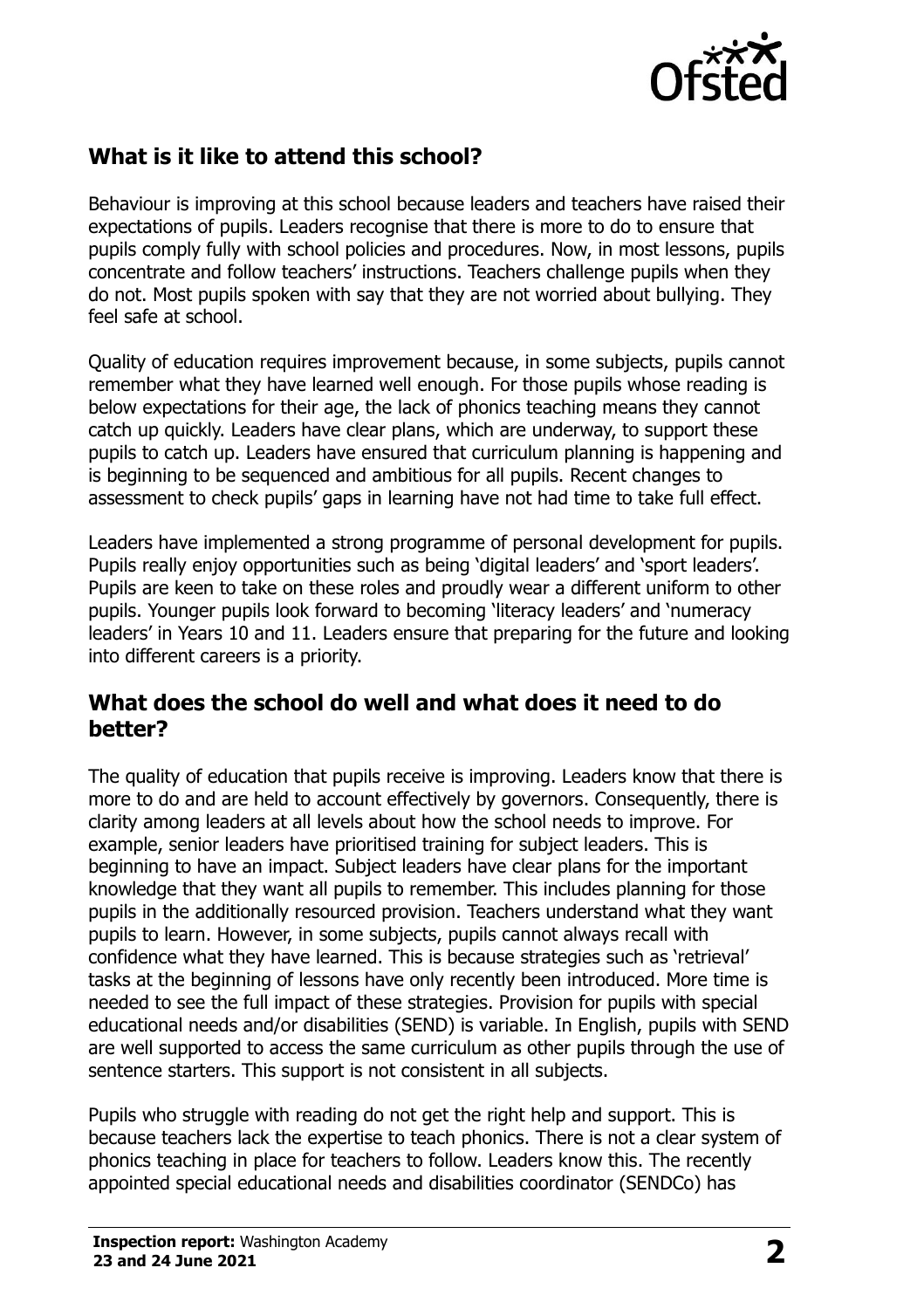

begun to implement a plan to improve the teaching of phonics so that pupils can catch up quickly.

Leaders have put in place new routines for moving between lessons. This is because of COVID-19 (coronavirus). Pupils' movement between lessons is orderly. Some pupils, however, do not follow school routines well enough. For example, attitudes to uniform are variable. This is not always picked up by teachers and leaders. A small minority of pupils do not behave respectfully to visitors and peers. 'Restorative justice conversations' help pupils understand how to behave respectfully in school but are not always as successful as they could be in changing pupils' attitudes.

Pupils told inspectors that behaviour is getting better in lessons. Inspectors agree, but there is further to go with this. During the inspection and in school records of behaviour, it is clear that behaviour requires further work. Recent strategies to tackle persistent absence are leading to improvements but leaders know there is more to do.

Bullying records show that bullying is rare. Leaders' focus on this area means that most pupils have a good understanding of bullying. Pupils are confident that adults will take action when bullying is reported to them. A large majority of parents who responded to the Ofsted Parent View questionnaire have a positive view of how leaders tackle bullying.

Plans to develop pupils' respect for others are well embedded across the curriculum. Assemblies are focused on topical issues such as Pride Month. The personal, social, health, citizenship and economic (PSHCE) education programme is based on the concept of kindness and acceptance of others. Pupils have a range of after-school clubs available to them and many pupils attend this provision. This helps pupils develop skills of independence and resilience. These have been able to continue despite COVID-19. Pupils are well prepared for life in modern Britain by being given chances to talk about topical issues on ethics, for example around vaccines and computing. There is a strong careers programme in place to support pupils in making their future choices.

Teachers really value the opportunities which leaders provide to work together in departments and with other schools in the trust. This is having an impact for pupils. For example, recent changes in assessment in mathematics allow teachers to make precise plans based on gaps in pupils' knowledge. Leaders are considerate of staff workload and well-being.

# **Safeguarding**

The arrangements for safeguarding are effective.

Leaders have clear systems in place to keep children safe. They keep detailed records and provide regular training updates to staff. Leaders carry out thorough checks when recruiting staff to the school. Senior leaders receive regular and systematic safeguarding updates from the safeguarding lead.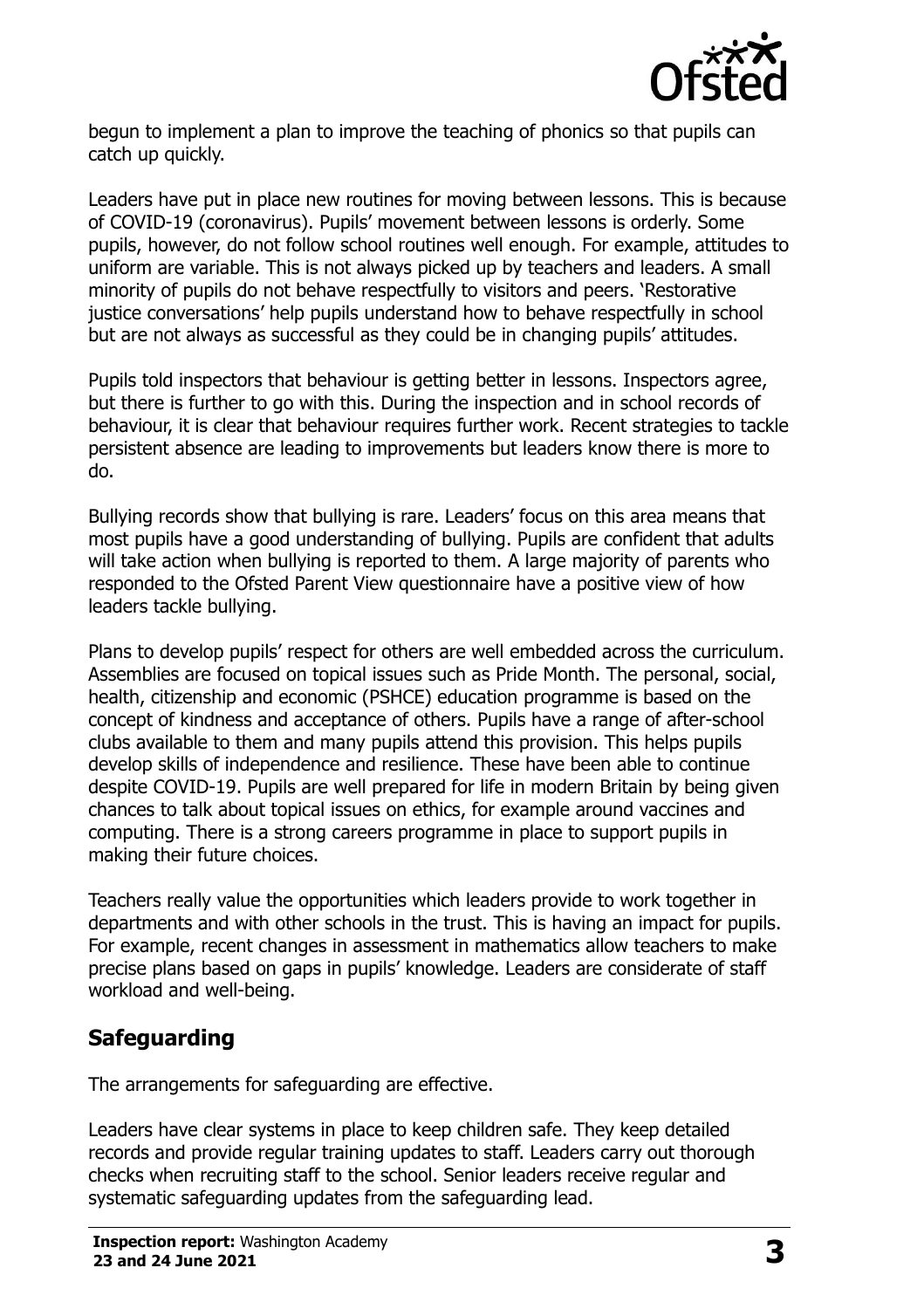

Pupils told inspectors that they feel safe. They feel confident about reporting concerns to adults in the school. Leaders have appointed a head of diversity and this is helping to create a more inclusive environment. Staff are aware of their responsibilities in helping to keep children safe.

#### **What does the school need to do to improve?**

#### **(Information for the school and appropriate authority)**

- Teachers lack the expertise to support pupils who struggle with their reading. This means that these pupils do not enjoy reading and do not catch up with their peers to become confident, fluent readers. Leaders should help the weakest readers by implementing a clear system of phonics teaching. They should also train staff to deliver this and embed a culture of reading more widely across the school.
- In some subjects pupils cannot recall what they have learned well enough. Some pupils also lack confidence in using important subject vocabulary. This means that pupils' progress through the planned curriculum is slower than it should be in some subject areas. Leaders should ensure that there are clear end points with precise information about what pupils should know and remember. This should include subject-specific vocabulary.
- Some pupils do not have a positive, motivated attitude in lessons and around school. This is preventing them from being successful in their learning. Some pupils do not take part fully in school life. Leaders should refine and embed policies to ensure that all pupils develop positive attitudes towards school.

## **How can I feed back my views?**

You can use [Ofsted Parent View](http://parentview.ofsted.gov.uk/) to give Ofsted your opinion on your child's school, or to find out what other parents and carers think. We use Ofsted Parent View information when deciding which schools to inspect, when to inspect them and as part of their inspection.

The Department for Education has further [guidance](http://www.gov.uk/complain-about-school) on how to complain about a school.

If you are the school and you are not happy with the inspection or the report, you can [complain to Ofsted.](http://www.gov.uk/complain-ofsted-report)

## **Further information**

You can search for published performance information about the school [here.](http://www.compare-school-performance.service.gov.uk/)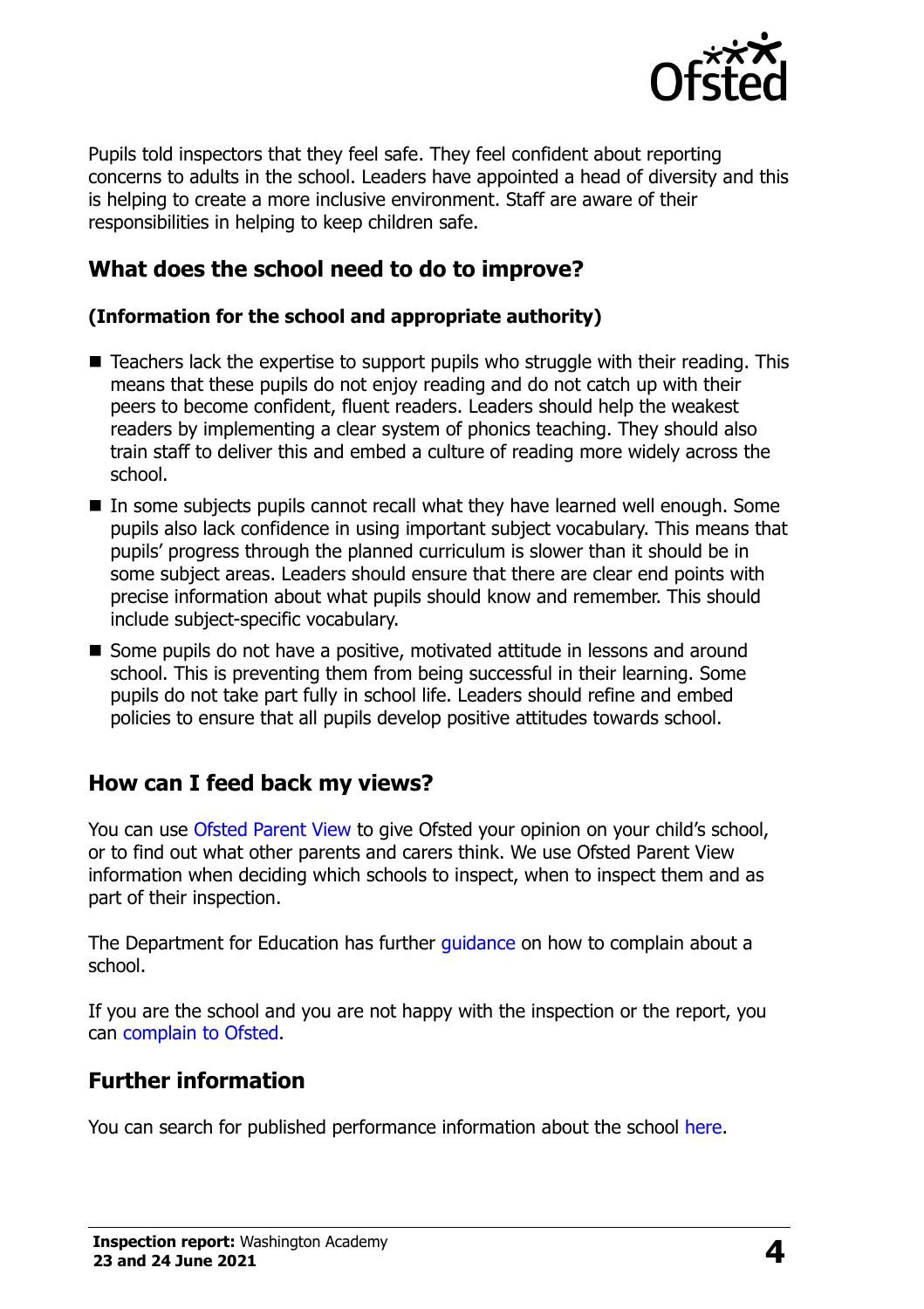

In the report, '[disadvantaged pupils](http://www.gov.uk/guidance/pupil-premium-information-for-schools-and-alternative-provision-settings)' refers to those pupils who attract government pupil premium funding: pupils claiming free school meals at any point in the last six years and pupils in care or who left care through adoption or another formal route.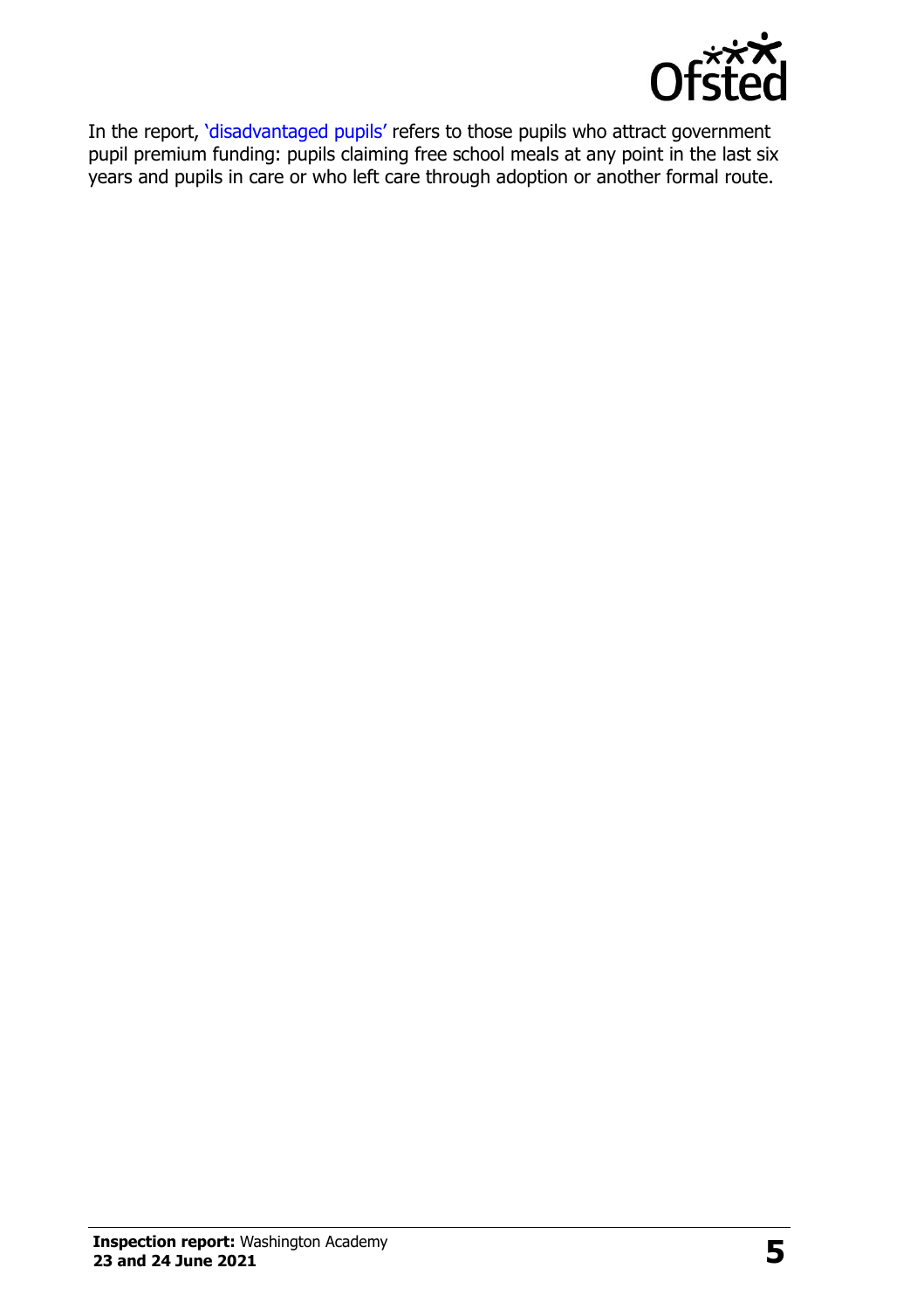

#### **School details**

| Unique reference number             | 144937                                                            |  |
|-------------------------------------|-------------------------------------------------------------------|--|
| <b>Local authority</b>              | Sunderland                                                        |  |
| <b>Inspection number</b>            | 10184600                                                          |  |
| <b>Type of school</b>               | Secondary                                                         |  |
| <b>School category</b>              | Academy converter                                                 |  |
| Age range of pupils                 | 11 to 16                                                          |  |
| <b>Gender of pupils</b>             | Mixed                                                             |  |
| Number of pupils on the school roll | 644                                                               |  |
| <b>Appropriate authority</b>        | Board of trustees                                                 |  |
| <b>Chair</b>                        | Paul Woodmancy                                                    |  |
| <b>Headteacher</b>                  | <b>Susan Hamilton</b>                                             |  |
| Website                             | http://www.washingtonacademy.co.uk/                               |  |
| Date of previous inspection         | 3 March 2021, under section 8 of the<br><b>Education Act 2005</b> |  |

## **Information about this school**

- Washington Academy has an additionally resourced provision for pupils with moderate learning difficulties. There are 20 pupils attending this provision.
- A small number of pupils attend off-site alternative provision at The Beacon of Light School and Evolve Sports Academy.

#### **Information about this inspection**

We carried out this inspection under section 8 of the Education Act 2005. We deemed the inspection a section 5 inspection under the same Act.

This was the first routine inspection the school received since the COVID-19 pandemic began. Inspectors discussed the impact of the pandemic with the school, and have taken that into account in their evaluation.

■ During the inspection, inspectors met with the headteacher; the deputy headteacher; senior leaders with responsibility for behaviour, attendance, safeguarding, and teaching and learning; the SENDCo; and subject leaders. Inspectors also met with representatives from the local academy board, including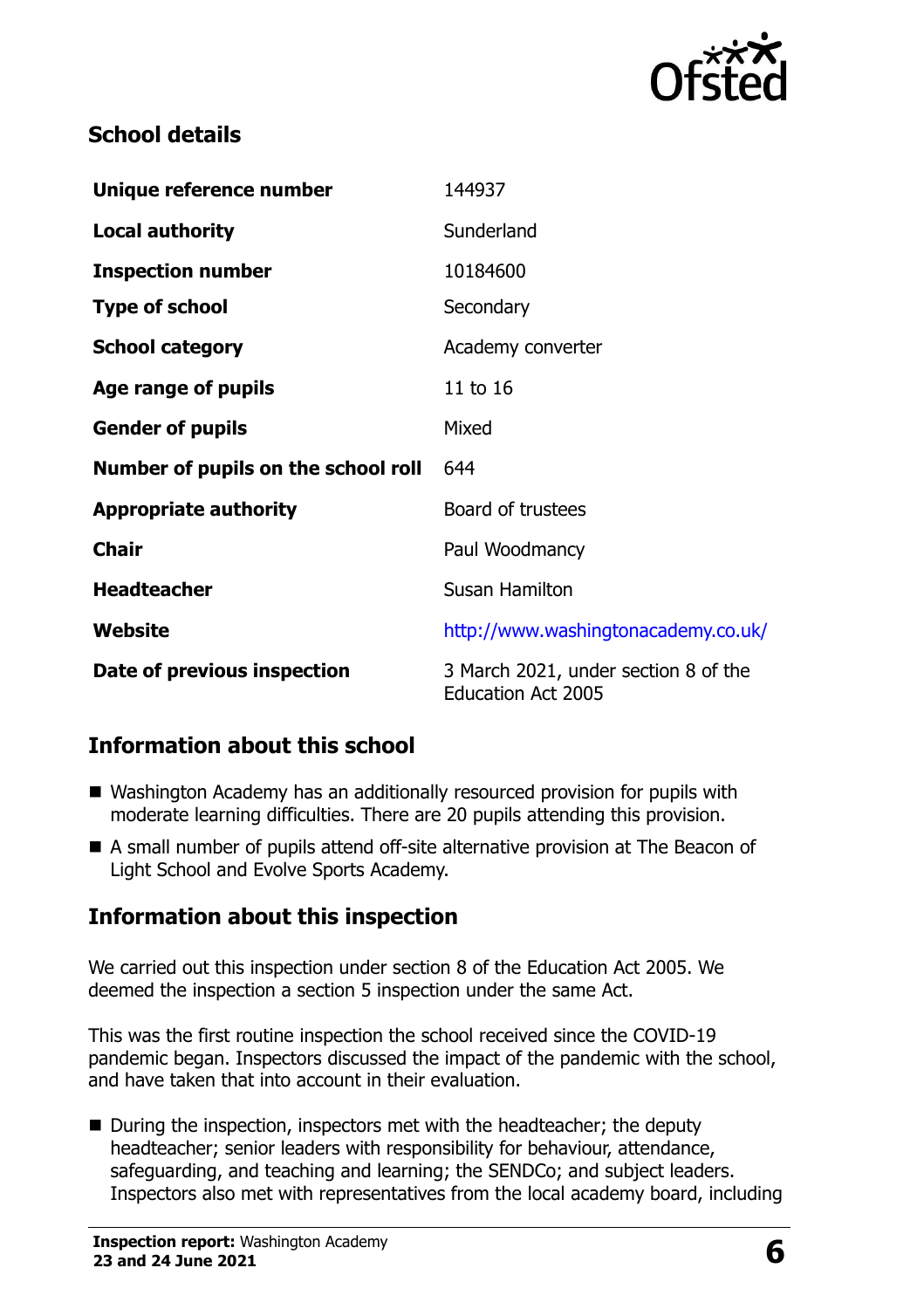

the chair of the local academy board, and trustees from the Consilium Academies Trust. Inspectors also met with the chief executive officer, the deputy chief executive officer, the director of education and the education adviser from the trust.

- Inspectors met with a range of staff, including teachers and support staff, during the inspection and considered the responses to Ofsted's questionnaire for staff. Inspectors also took note of the responses to Ofsted Parent View, including freetext responses.
- To check leaders' management of safeguarding, inspectors looked at the single central record, met the designated leader for safeguarding, considered the school's approach to the safer recruitment of staff and looked at a sample of safeguarding records. Inspectors also spoke with governors, trustees, staff and pupils to check their views on safeguarding.
- Inspectors spoke with leaders for the additionally resourced provision and listened to pupils read to a familiar adult.
- Inspectors carried out deep dives in mathematics, English, science and humanities. Inspectors met with curriculum leaders, visited lessons, talked to pupils and teachers, and looked at pupils' work.

#### **Inspection team**

| Matthew Vellensworth, lead inspector | Her Majesty's Inspector |
|--------------------------------------|-------------------------|
| Michael Reeves                       | Her Majesty's Inspector |
| Julian Appleyard                     | Ofsted Inspector        |
| Barry Found                          | Ofsted Inspector        |